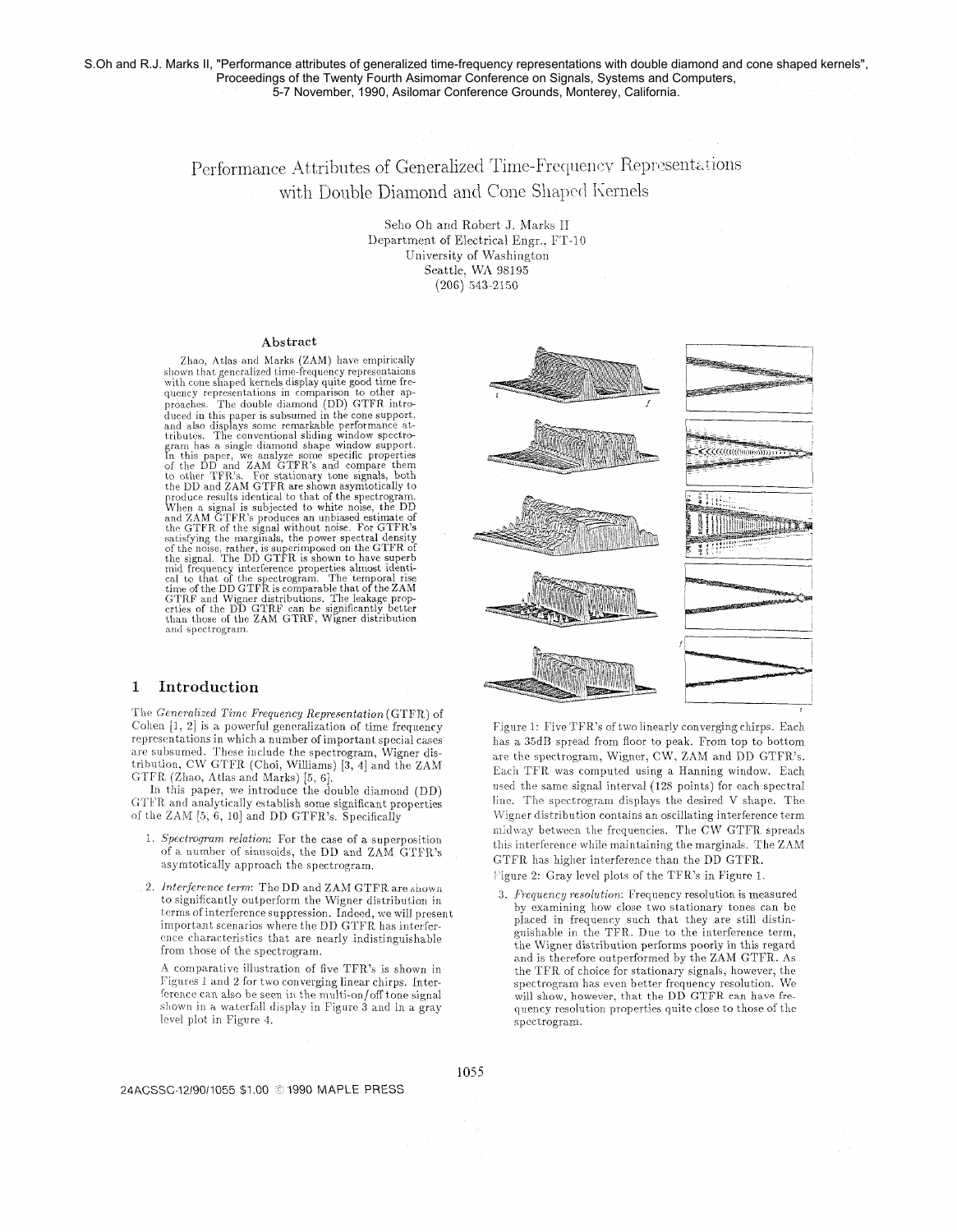

Figure 3: Five TFR's of a number of switched tones. The TFR's were computed as in Figure 1.

Figure 4: Gray level plots of the TFR's in Figure **.3** 

- 4. Time resolution: The ability of the TFR to make the transition in an instantaneous frequency change is an indication of the TFR's time resolution capability. We illustrate that the rise time for the DD and ZAM GTFR's can be close to that of the Wigner distributions. The ripple in the DD ZAM GTFR can be substantially smaller than that of the Wigner distribution. The DD GTFR, in particular, displays impressive ripple perrformance. It's response prior to point of transition is nearly zero. The spectrogram displays correspondingly poor time resolution performance. (See Figures 1-4).
- 5. **Noise sensitivity:** When a signal is corrupted by additive white noise, the DD and ZAM GTFR's displays an unbiased estimate of the corresponding GTRF of the noiseless signal. This is contrast to the Wigner distribution and spectrogram where the power spectral density of the noise is added to the result. Noise sensitivity is illustrated in Figure 5 for the TFR's of a sequence of four tones.

The DD and ZAM GTFR's are also real and shift-invariant. As is the case with the spectrogram, the DD and ZAM

I; I FR's do not obey the marginals, [I, 21 *i.e.* the integral projection onto the time axis of the ZAM GTFR does not result in the signal's instantaneous power, nor does the projection onto the frequency axis result in the power spectral density. Thus, unlike the Wigner-Ville and Choi-Williams distributions, the ZAM GTFR cannot be interpreted as a time-frequency density function for the signals. Recent results [12] suggest, however, that significantly higher resolution in both time and frequency can be bought with sacrifice of the marginals. The analytic and empirical results in this paper are further evidence of this proposition.

# **2** Characteristics of the DD and ZAM GTFR's

In this section, we derive some important performance attributes of the continuous time DD and ZAM GTFR and contrast them to the Wigner distribution and spectrogram. -4 summary of some of our conclusions is listed in Table 1. Other distributions and attributes will also be considered. We will, in each case, define the attribute and analyze the corresponding TFR performance.

# 2.1 The DD and ZAM GTFR's

The general continuous time formula of Cohen's GTFR class

$$
C(t, f; \phi) = \int \int_{-\infty}^{\infty} \hat{\phi}(t - u; \tau) x \left( u + \frac{\tau}{2} \right)
$$

$$
\times x^* \left( u - \frac{\tau}{2} \right) e^{-j2\pi f \tau} ds du \tag{1}
$$

where  $\hat{\phi}(t;\tau)$  is the GTFR kernel. The kernel function of the ZAM GTFR is

$$
\hat{\phi}(\eta, \tau) = \rho(\tau) \Pi\left(\frac{t}{\tau}\right) \tag{2}
$$

where  $\rho(\tau)$  is a windowing function and  $\Pi(t) = 1$  for  $|t| \leq \frac{1}{2}$ and is otherwise zero. For  $\rho(\tau) = 1/|\tau|$ , we have Cohen's Born-Jordan kernel [1, 2]. Tapers other than uniform have also been proposed [12].

If  $\rho(\tau)$  is identically zero for  $|\tau| > T$ , then cone shaped region of support of (2) is shown in Figure 6.

X DD GTFR has a kernel that is zero in the double diamond area illustrated in Figure 6. The support of the kernel is parameterized by T. The DD GTFR can be written as

$$
C_{LD}(t, f; \phi) = \int \int_{(t, \tau) \in DD} \hat{\phi}(t - s; \tau) x \left(s + \frac{\tau}{2}\right)
$$

$$
\times x^* \left(s - \frac{\tau}{2}\right) e^{-j2\pi f \tau} ds d\tau
$$
(3)

where integration is over all  $(t, \tau)$  in the double diamond centered  $\mathbf{a} \mathbf{t} \ \mathbf{t} = s$ . As with the  $ZAM$  GTFR, the DD GTFR can be shown to be real when the kernel displays certain symmetry constraints  $[1]$ . As is the case with the ZAM GTFR, it can also be negative. Note that the DD kernel is subsumed in the cone.

In the next section, we show that the positive portion of both the ZAM and DD GTFR's approach the same response as that of the spectrogram for certain stationary signals. Note that by setting the negative portions of the  $ZAM$ GTFR to zero, we obtain the projection onto the nearest nonnegative function, *i.e.* we obtain the closest non-negative time frequency representation in the mean square sense.

### 2.2 Stationary Signal Time Response

For a number of stationary tones, both the DD and ZAM GTFR can approach a spectrogram as *T* increases. We will give a detail proof for the case of the ZAM GTFR.

Let  $C(t, \hat{f}; \theta)$  be the ZAM GTFR with

$$
\rho(\tau) = \frac{1}{T} \theta\left(\frac{\tau}{T}\right) \Pi\left(\frac{\tau}{2T}\right) \tag{4}
$$

where  $\theta(u)$  is the normalized windowing function. Define

$$
\Theta^{(1)}(\alpha) = \int_0^1 u \theta(u) e^{-j2\pi u \alpha} du \qquad (5)
$$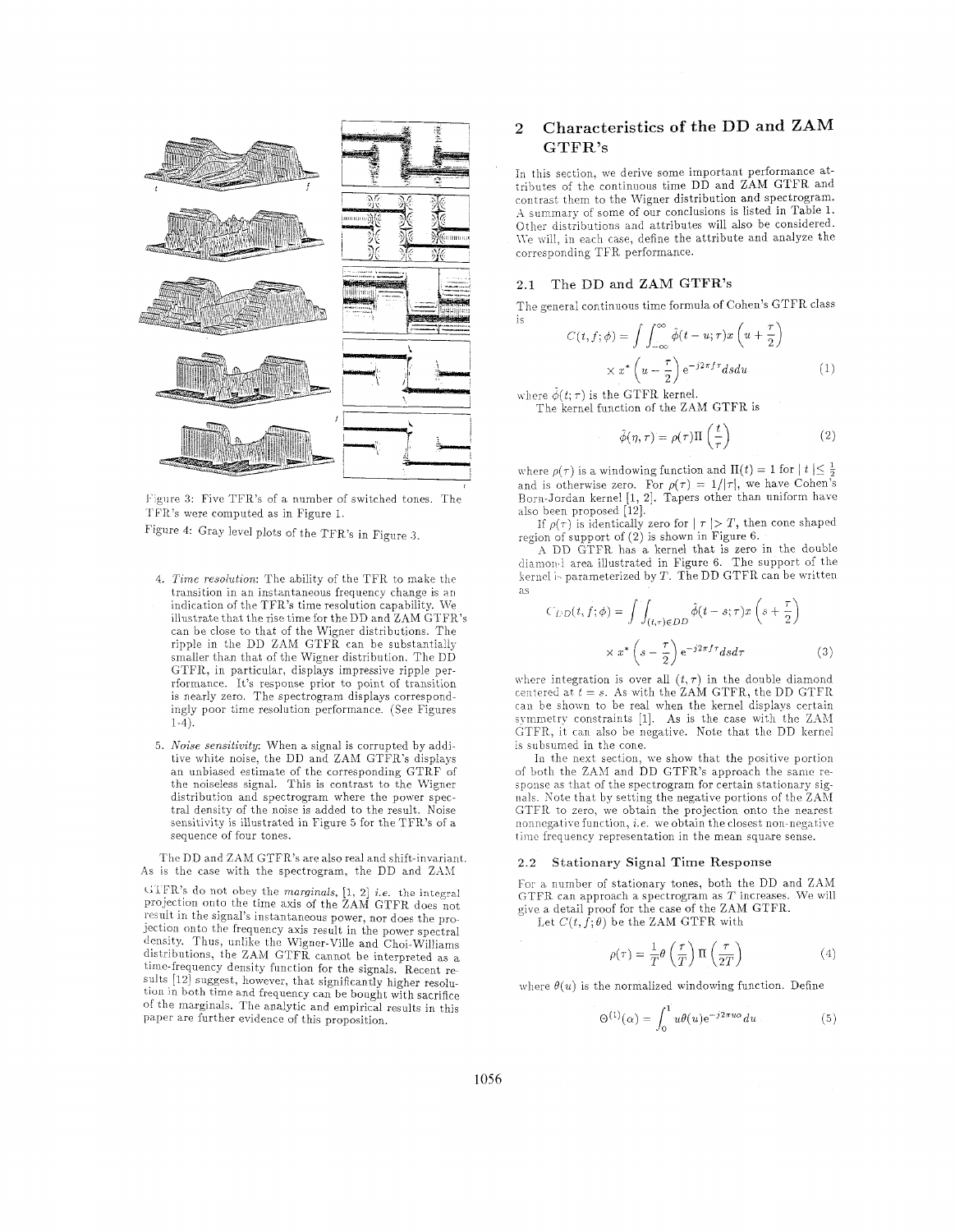

Figure 5: Five TFR's of a sequence of four tones in noise at a 3dB SNR. The manner of computation and display is the same as is decribed in the caption of Figure 1. **b** nd

$$
\Theta^{(2)}(\alpha) = \int_0^1 \theta(u) e^{-j2\pi u \alpha} du \tag{6}
$$

For the ZAM GTFR,  $\rho(\tau) = 0$  for  $|\tau| > T$ , we can write (2) as.

$$
C(t, f; \theta) = \frac{1}{T} \int_{-T}^{T} \int_{t - \frac{|\tau|}{2}}^{t + \frac{|\tau|}{2}} \theta\left(\frac{\tau}{T}\right) x \left(s + \frac{\tau}{2}\right)
$$

$$
\times x^* \left(s - \frac{\tau}{2}\right) e^{-j2\pi f \tau} ds d\tau \tag{7}
$$

We can now state the following property for stationary signals with a finite number of frequency components.

Property 1 Assume that

$$
x(t) = \sum_{i} X_i e^{j2\pi f_i t} \tag{8}
$$

If  $\theta(u)$  is bounded and has finite energy, then, for both ZAM and DD GTFR's

$$
\lim_{T \to \infty} Pos[C(t, f; \theta)] = A \sum_{i} |X_i|^2 \delta(f - f_i)
$$

where  $A$  is determined by windowing. A proof for the ZAM GTFR is in Reference [11]

### 2.3 Interference Terms

A significant problem in many GTFR's is the appearance of unwanted interference terms. For two simultaneous frequencies, the interference term typically appears midway between the frequencies. As is illustrated in Figures 1-4, the DD and ZAM GTFR's reduce the interference terms significantly. Indeed, from the results of the previous section on the asymtotic equivalence of the DD and ZAM GTFR's to the spectrogram, we are guaranteed no interference terms midway between the frequency as  $T \to \infty$ .

|                             | DD GTFR | ZAM GTFR | Spectrogram | Wigner |
|-----------------------------|---------|----------|-------------|--------|
| Asymptotically Spectrogram? | ∵ves    | yes      | yes         | no     |
| Frequency Resolution        | better  | good     | best.       | fair   |
| Time Resolution:            |         |          |             |        |
| $\bullet$ leakage           | best    | better   | fair        | good   |
| $\bullet$ rise time         | better  | best     | fair        | better |
| White Noise Bias?           | no      | no       | ves         | yes    |

Table 1: Summary of attributes of four time-frequency distributions. The text of the paper should be consulted for elaboration on the meaning of and the specific methods for determination of the entries.



Figure 6: The cone (left) and double diamond (right) supports corresponding to a window duration of  $2T$ .

To explore the interference properties for intermediate values of  $T$ , assume the stationary signal in (8) has two terms

$$
x(t) = X_1 e^{j2\pi f_1 t} + X_2 e^{j2\pi f_2 t}
$$
 (9)

For the ZAM GTFR, we can write

$$
C(t, f; \rho) = \sum_{i} C_i^{(1)}(t, f; \rho) + \sum_{i,j} C_{ij}^{(2)}(t, f; \rho)
$$
 (10)

It follows that the interference term is [11]

$$
C_{12}^{(2)} + C_{21}^{(2)} = \frac{2|X_1||X_2|}{\pi(f_1 - f_2)} \cos[2\pi((f_1 - f_2)t + (\psi_1 - \psi_2))]
$$
  
 
$$
\times \text{Im}[\Theta^{(2)}\{(f - f_1)T\} - \Theta^{(2)}\{(f - f_2)T\}]
$$

where the frequency midpoint is  $f = (f_1 + f_2)/2$ . The magnitude of the interference is the cosine's envelope.

$$
\chi(\Delta f;T) = \frac{2|X_1||X_2|}{\pi \Delta f} |\text{Im}[\Theta^{(2)}(T\Delta f/2)]| \tag{11}
$$

where  $\Delta f = |f_1 - f_2|$ .<br>We will now show that the interference term can decrease as  $\mathcal{O}(\{T\Delta f^2\}^{-1})$  for both the DD and ZAM GTFR's. We here consider only the ZAM GTFR. If the window,  $\theta(u)$ , is monotonically decreasing for  $0 \le u \le 1$ , then

$$
\text{Im}[\Theta^{(2)}(f)] = \int_0^1 \theta(u)\sin(2\pi f u) du
$$
  

$$
\leq \theta(0) \int_0^{\frac{1}{2f}} \sin(2\pi f u) du
$$
  

$$
= \frac{\theta(0)}{\pi f} \qquad (12)
$$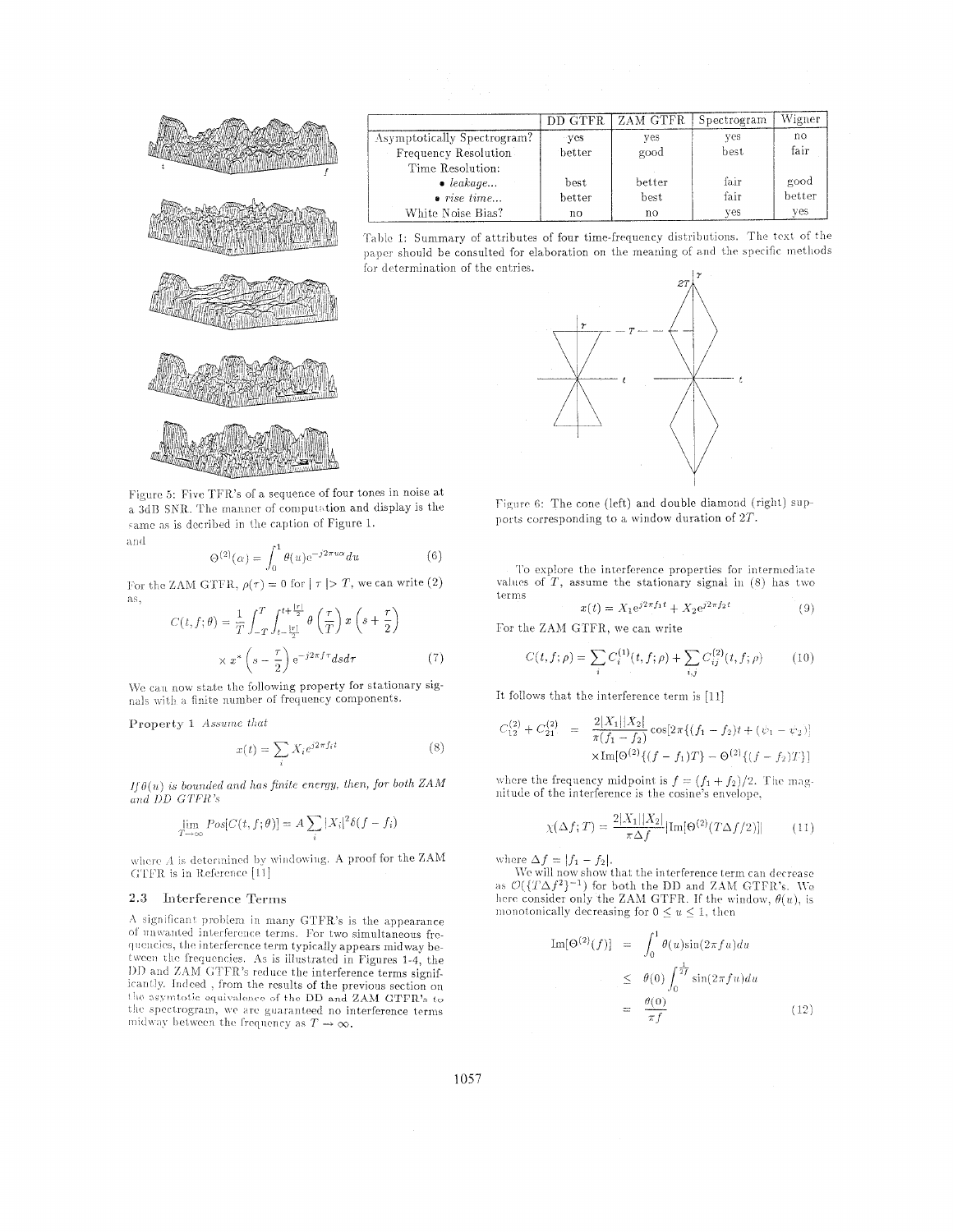

Figure 7: Interference measures for the Wigner distribution, ZAM GTFR, DD GTFR and spectrogram. The DD GTFR and spectrogram plots use the log scale on the right and are graphically indistinguishable. The ZAM GTFR and Wigner use log scale on the left.

from which we conclude [ $| {\rm Im}[\Theta^{(2)}(f)] | \leq | \theta(0)/(\pi f) |$ . Thus. from  $(11)$ , we have the following interference bound for the ZAM GTFR.

$$
\frac{\chi(\Delta f;T)}{|X_1||X_2|} \le \frac{4\theta(0)}{\pi^2 T \Delta f^2} \tag{13}
$$

The interference is completely removed as  $T(\Delta f)^2 \to \infty$ .

## 2.4 Frequency Resolution

An important characteristics of a GTFR is the closeness at which two frequencies can be resolved. As we will show that both the DD and ZAM GTFR can display quite good frequency resolution properties.

Assume that the signal  $x(t)$  is as in (9) with  $X_1 = X_2 =$  $X$ . We will evaluate the resolution measure

$$
\mathcal{B}(t;T) = \max \left\{ \frac{C(t, (f_1 + f_2)/2; \rho)}{C(t, f_1; \rho)} \right\}
$$

We now compare the performance of the spectrogram. Wigner distribution, ZAM and DD GTFR's using Hanning windows in each case. For a Hanning window,  $\theta(u) = \cos^2(\pi u/2)$ . First, consider the ZAM GTFR. From (10). we can write  $[11]$ 

$$
C(t, f; \theta) = C_1^{(1)}(t, f; \theta) + C_2^{(1)}(t, f; \theta) + C_{12}^{(2)}(t, f; \theta) + C_{21}^{(2)}(t, f; \theta)
$$
  
= 2|X|^2 T {Re[ $\Theta^{(1)}\{(f - f_1)T\}$ ] +  $\Theta^{(1)}\{(f - f_2)T\}$ ]}  
+  $\frac{\cos[2\pi(f_1 - f_2)t]}{\pi(f_1 - f_2)T}$  Im[ $\Theta^{(2)}\{(f - f_2)T\}$  -  $\Theta^{(2)}\{(f - f_1)T\}$ ]}

Therefore,

$$
B_{ZAM}(t,T) = \max\{\mathcal{B}_{ZAM}^{(1)}, \mathcal{B}_{ZAM}^{(2)}\}
$$
(14)

where

$$
\begin{array}{rcl}\nE_{ZAM}^{(1)} & = & 2 \frac{\pi p \text{Re}[\Theta^{(1)}(p/2)] - \text{Im}[\Theta^{(2)}(p/2)]}{\pi p \text{Re}[\Theta^{(1)}(0) + \Theta^{(1)}(p)] + \text{Im}[\Theta^{(2)}(0) + \Theta^{(2)}(p)]} \\
E_{ZAM}^{(2)} & = & 2 \frac{\pi p \text{Re}[\Theta^{(1)}(p/2)] + \text{Im}[\Theta^{(2)}(p/2)]}{\pi p \text{Re}[\Theta^{(1)}(0) + \Theta^{(1)}(p)] - \text{Im}[\Theta^{(2)}(0) + \Theta^{(2)}(p)]} \\
\text{and } p = (f_1 - f_2)T.\n\end{array}
$$

For the spectrogram with a Hanning window, the resolution measure is

$$
B_s(t;T) = \left[ \frac{2\text{Re}[\Theta^{(2)}(p/2)]}{\text{Re}[\Theta^{(2)}(0)] + \text{Re}[\Theta^{(2)}(p)]} \right]^2 \tag{15}
$$

For the Wigner distribution, we have

$$
B_w(t;T) = \frac{1 + \text{sinc}(p)}{1 + 2\text{sinc}(p) + \text{sinc}(2p)}\tag{16}
$$

Lastly. for the DD GTFR,

$$
B_{DD}(t,T) = \max\{\mathcal{B}_{DD}^{(1)}, \mathcal{B}_{DD}^{(2)}\} \tag{17}
$$

where

$$
S_{DD}^{(1)} = \frac{4[\text{Re}\{\Theta^{(2)}(p/2)\}]^{2}}{[\text{Re}\{\Theta^{(2)}(0)\} + \text{Re}\{\Theta^{(2)}(p)\}]^{2} - [\text{Im}\{\Theta^{(2)}(p)\}]^{2}}
$$
(18)

and

$$
\mathcal{B}_{DD}^{(2)} = \frac{-4 \text{Im} \{ \Theta^{(2)}(p/2) \} ]^2}{[\text{Re} \{ \Theta^{(2)}(0) \} - \text{Re} \{ \Theta^{(2)}(p) \} ]^2 - [\text{Im} \{ \Theta^{(2)}(p) \} ]^2}
$$

Figure 7 shows the resolution measures of the spectrogram, Wigner distribution, ZAM and DD GTFR's rectangular and Hanning windows. Remarkably, the values for  $\mathcal{B}_s(t; T)$  are graphically indistinguishable from that for the double diamond  $\mathcal{B}_{DD}(t;T)$ . Note the different scales for the plot.

#### *2.5* Time Resolution

.hi important characteristic of a TFR is its response to rapid nonstationarity. An indication of this property is the analysis of the TFR's response to a sinusoid whose frequency changes abruptly. We can denote such a signal by

$$
x(t) = \begin{cases} X e^{j2\pi f_1 t} & ; \quad t \leq 0 \\ X e^{j2\pi f_2 t} & ; \quad t > 0 \end{cases}
$$

The performance of a TFR in resolving this transition will he lllustratcd by the function

$$
\mathcal{C}(t;T) = \frac{C(t, f_2; \rho)}{C(T, f_2; \rho)}
$$

For the rectangular windowed double diamond, this function is

$$
C_{DD}(t;T) = \begin{cases} (1+\gamma)\{\gamma \text{sinc}(2\gamma p) + (1-\gamma)\text{sinc}[2(1-\gamma)]\} \\ + \frac{1}{2}\{ (1-\gamma)^2 \text{sinc}^2[(1-\gamma)p] \\ -\gamma^2 \text{sinc}^2(\gamma p) - \text{sinc}^2(\gamma p) \} ; & t \le 0 \\ \gamma + (1-\gamma)\text{sinc}[2(1-\gamma)p] ; & t > 0 \end{cases}
$$

where  $\gamma = t/T$ .

Tor the rectangular windowed ZAM GTFR, this function is

is  
\n
$$
C_{ZAM}(t;T) = \begin{cases}\n[\text{sinc}(p)]^2 - 2\gamma \text{sinc}(2p) - 2\gamma^2[\text{sinc}(\gamma p)]^2 \\
+ 2\gamma(1 + \gamma)\text{sinc}(2\gamma p) \quad t \le 0 \\
1 - (1 - \gamma)^2\{1 - (\text{sinc}[(1 - \gamma)p])^2\}; t > 0.\n\end{cases}
$$
\nThe corresponding functions for the Wigner distribution and

spectrogram are, respectively,

$$
C_w(t;T) = \begin{cases} 2\gamma \sin(c|\gamma p) + [1-\gamma)\sin(c[(1-\gamma)p)] & ; \quad t \le 0 \\ \gamma + [1-\gamma)\sin(c[(1-\gamma)p)] & ; \quad t > 0 \end{cases}
$$
 and

1058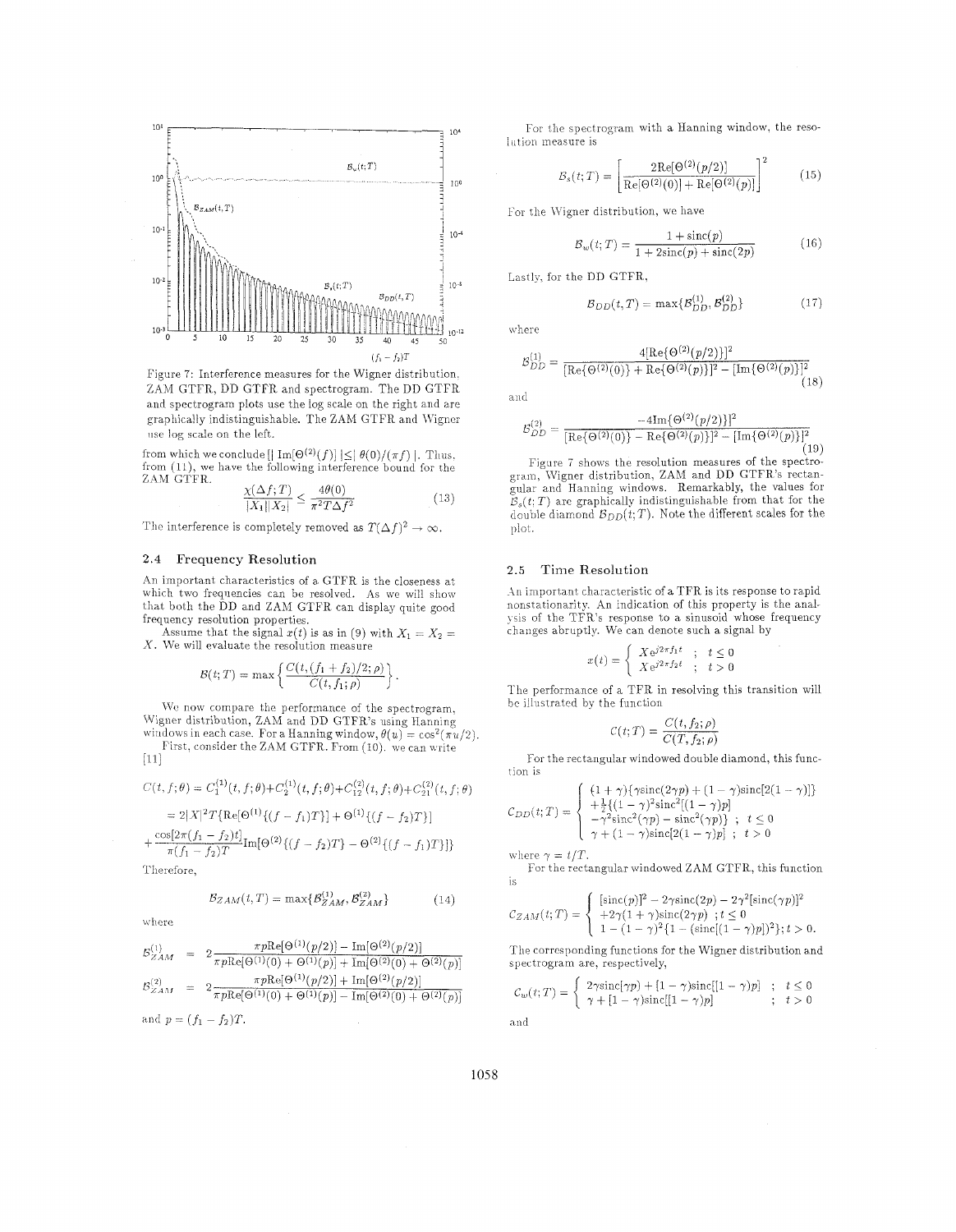

Figure 8: The response of an abrupt freequency transtition from  $f_1$  to  $f_2$  monitored at  $f_2$  for the Wigner distribution, spectrogram, ZAM GTFR and DD GTFR for  $(f_1 - f_2)T =$ 50. The DD GTFR displays quite a good rise time without oscillation.



Figure 9: Same as the previous figure, except  $(f_1 - f_2)T = 5$ . The DD GTFR again displays quite a good rise time without oscillation.

$$
C_s(t;T) = \frac{1}{4}[[1+\gamma)^2 + 2[1-\gamma^2]\text{sinc}[2(1-\gamma)p] + (1-\gamma)^2\{\text{sinc}[[1-\gamma)p]\}^2]
$$

Figure 8 and 9 show the response on frequency line  $f_2$  for four TFR's. Note that, in both figures, the DD GTFR response does not oscillate prior to the transition, yet displays quite a sharp temporal response. The plot in Figure 9 is redrawn at a different scale in Figure 10 to investigate leakage effects. The DD GTFR clearly has the best leakage property of those TFR's shown.

#### 2.6 Noise Effects

A significant problem of the Wigner distribution is its high noise sensitivity. To compare the noise properties of TFR's, we assume that the signal under examination is corrupted by and zero mean wide sense stationary noise,  $n(t)$ , with autocorrelation

$$
R(\tau) = \mathbb{E}[n(s + \frac{\tau}{2})n^*(S - \frac{\tau}{2})] = \mathcal{N}_0 \delta(\tau) \tag{20}
$$



Figure 10: Same as the previous figure, except the scale has been changed to examine leakage. The DD GTFR has the best property in this regard.

where 'E' denotes the expectation operator. For a GTFR which satisfies the marginal constraints, the mean of the GTFR result is the sum of the value of the GTFR without noise and the spectral density of the noise [13, 14]. Such is the case for the CW GTFR and the Wigner distribution. Such is not the case for the DD or ZAM GTFR's. We can establish, rather, the following useful property.

**Property 2** Let the kernel,  $\hat{\phi}(t;\tau)$  be such that

$$
\int_{-\infty}^{\infty} \hat{\phi}(t;0)dt = 0
$$
 (21)

Then, when a signal is corrupted by wide sense stationary noise, the resulting GTFR will be an unbiased estimate of the GTFR of the signal without noise.

A proof is in reference [11]. Since both the DD and ZAM GTFR pinch to zero at the origin of the  $(t, \tau)$  plane, they satisfy (21). Thus, in the presence of wide sense stationary white noise, the DD and ZAM GTFR's generates an unbiased estimate of the ZAM GTFR without noise. The unbiasedness, however, comes at the price of no longer being able to satisfy the instantaneous power marginal. In other words, unlike the Wigner distribution and CW GTFR, the integration of the ZAM GTFR over all frequency does not result in the instantaneous power of the signal [1].

#### Conclusion 3

We have investigated relative performance attributes of the ZAM and DD GTRF's. The DD GTRF appears to have some quite remarkable performance attributes. Further work is required to further define and understand the extent and limitations of some of these properties.

#### Acknowledgements

We thank Hal Philipp of Philipp Technologies Corporation for his help and encouragement.